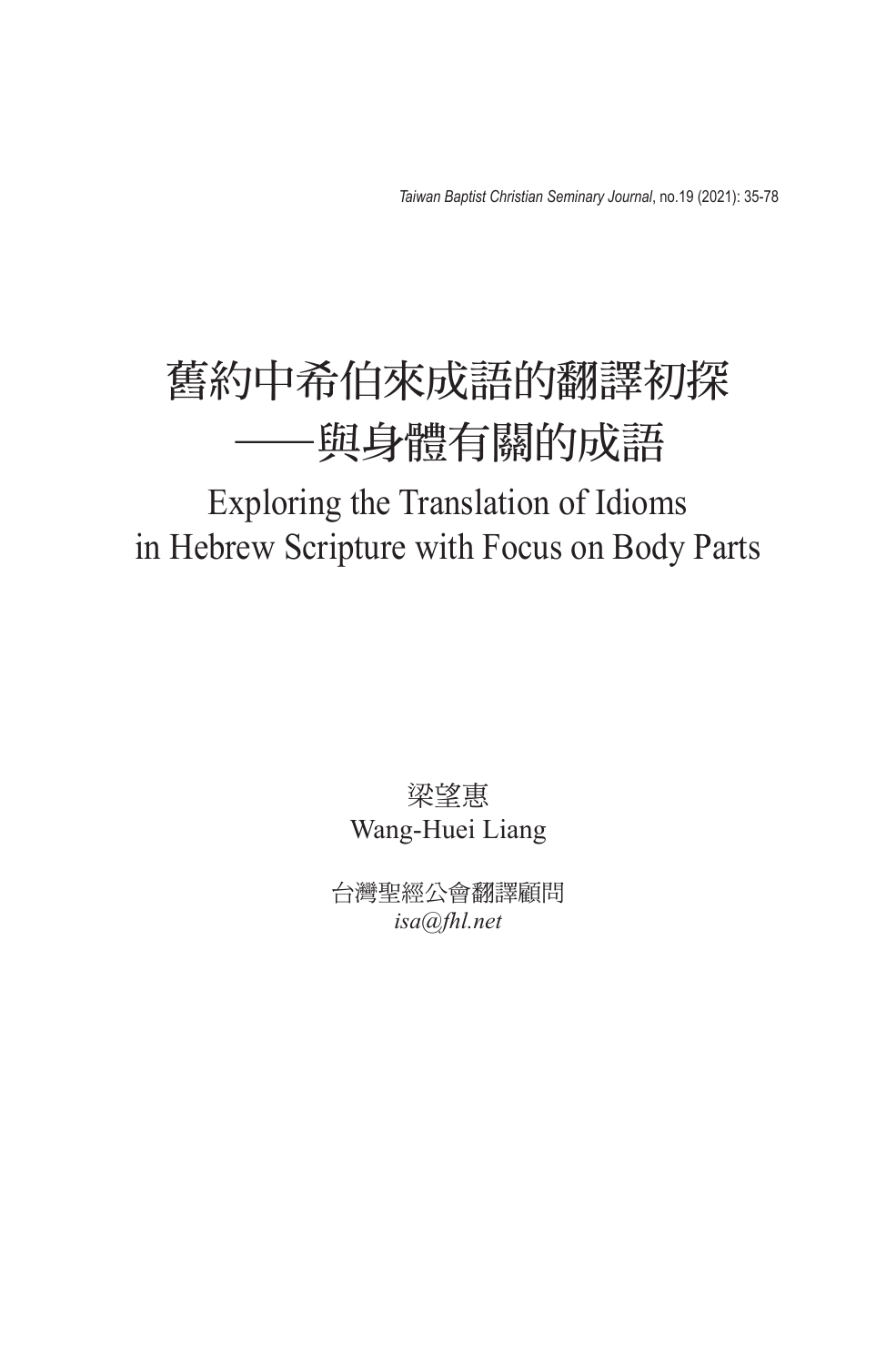## 摘要

成語(Idioms)和慣用語(Idiomatic expressions)是語言 中相當有趣的現象,它的意思和字面意義通常不同,總是別有 所指。例如中文「三長兩短」意思是遭遇不測,又如英文 It's raining cats and dogs. 是傾盆大雨的意思。前者如果理解為「three longs two shorts」,後者譯成「下雨了,正在下貓下狗」,就會 不知所云。

聖經翻譯著重「忠於原文」,傾向於按「前後一致」的原則 來翻譯原文相同的詞句。但成語的翻譯必須考量該語言使用者的 習慣用法及語意,有時上下文、該詞句所屬的體裁,或使用該成 語的年代,都會對其意義有決定性的影響。

本文探討舊約中與身體各部位有關的希伯來文成語如何翻 譯,包括手、頭、眼、耳、鼻、口、臉、頸、心、腰、腿、腳 等,歸納出中文聖經翻譯的三種模式:(1) 按字面翻譯,(2) 把意 思直接翻譯出來,(3) 採用受眾語的成語來翻譯。比較理想的作 法,是先了解各個成語在當時社會文化背景下的原意,配合受眾 語的特殊用法作適切的調整和表達。作者希望藉此拋磚引玉,也 期待更多先進斧正,以提升中文聖經翻譯的水準。

關鍵字:聖經翻譯,希伯來成語,慣用語,身體部位